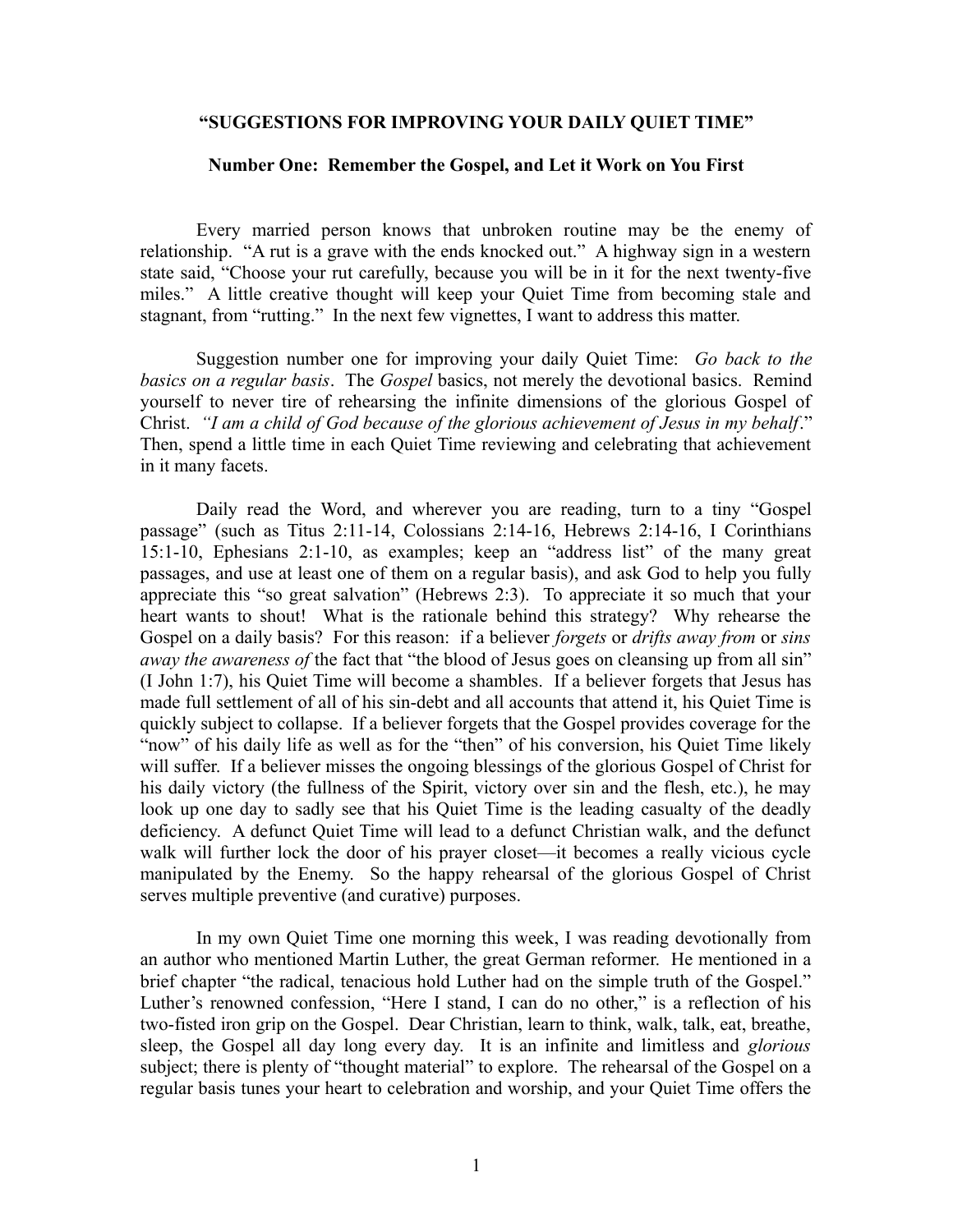best platform to experience and express this. Your Quiet Time will enable you to "adorn the Gospel," but only if it is effective and powerful. Launching from a regular Gospel power-base will secure this.

Remember Who/what saved you. Remember Who/what first washed your sins away and ushered you perfectly clean into the Presence of God. Remember your first baby-fresh experience of Jesus and the Gospel. Remember the Word of Truth that first thundered in your soul in the grace and power of God. Remember that this simple/infinite message was what broke the chains of your captivity when you came to know the Liberator. Remember that this message is not one whit less powerful at this moment than it was at *that* moment. *Keep going back to the basic message, the foundational Gospel.* "Let us hold unswervingly to the hope we profess" (Hebrews 10:23). "Hold firmly to the trustworthy message as it has been taught" (Titus 1:9)."Just as you received Christ Jesus as Lord, continue to live in Him" (Colossians 2:6). The best way to grow in Christ and stay fresh in your relationship with Him is to keep going back to the first step you took in becoming a Christian and then repeat that step over and over again every day. Repentance and faith should be "perennial plants" in the Christian's Garden of Life. Trusting Jesus should mark every day's activities, moment by moment. The righteousness we have in Christ is "by faith from first to last" (Romans 1:17).

> "At the Cross, at the Cross, Where I first saw the light, And the burden of my heart rolled away; It was there by faith that I first saw the light, And NOW I am happy all the day."

All the writers of the New Testament launched their writings from this "pad of truth"—that justification by faith in Jesus Christ and His Finished Work is the only Gospel there is, and it is all we need now and forever.

Let this sentence stand as a description of the contrast we often see among Christians: "Perhaps the greatest sin of the church is that it regularly withholds the Gospel from itself." You have only to look around you in the flagging fellowship of believers to see how true this is. *"Preach the Gospel to yourself every day,"* was the advice of one of the great devotional writers. Objectively, the Gospel is "finished"; it can't be *undone* and it need not be *redone.* But subjectively, it must be rehearsed, reenacted in our minds as if we had never heard it at all, and celebrated in a daily paean of praise. Inherently, the Gospel of Jesus Christ is not something we learn once and for all and then move on to higher things. No, no. We will be repeating the "entrance prayer" of the publican in the temple *the day we die*: "God, be merciful to me, *the sinner.*" Then, with the very next gasping breath, we may sing, "Thanks be unto God, who always leads us in triumph in Christ."

In short, we should daily, by the grace and power of God and on the foundation of the revelation of His Word, *"reinvent the wheel."* We must discover the Gospel all over again for ourselves every day.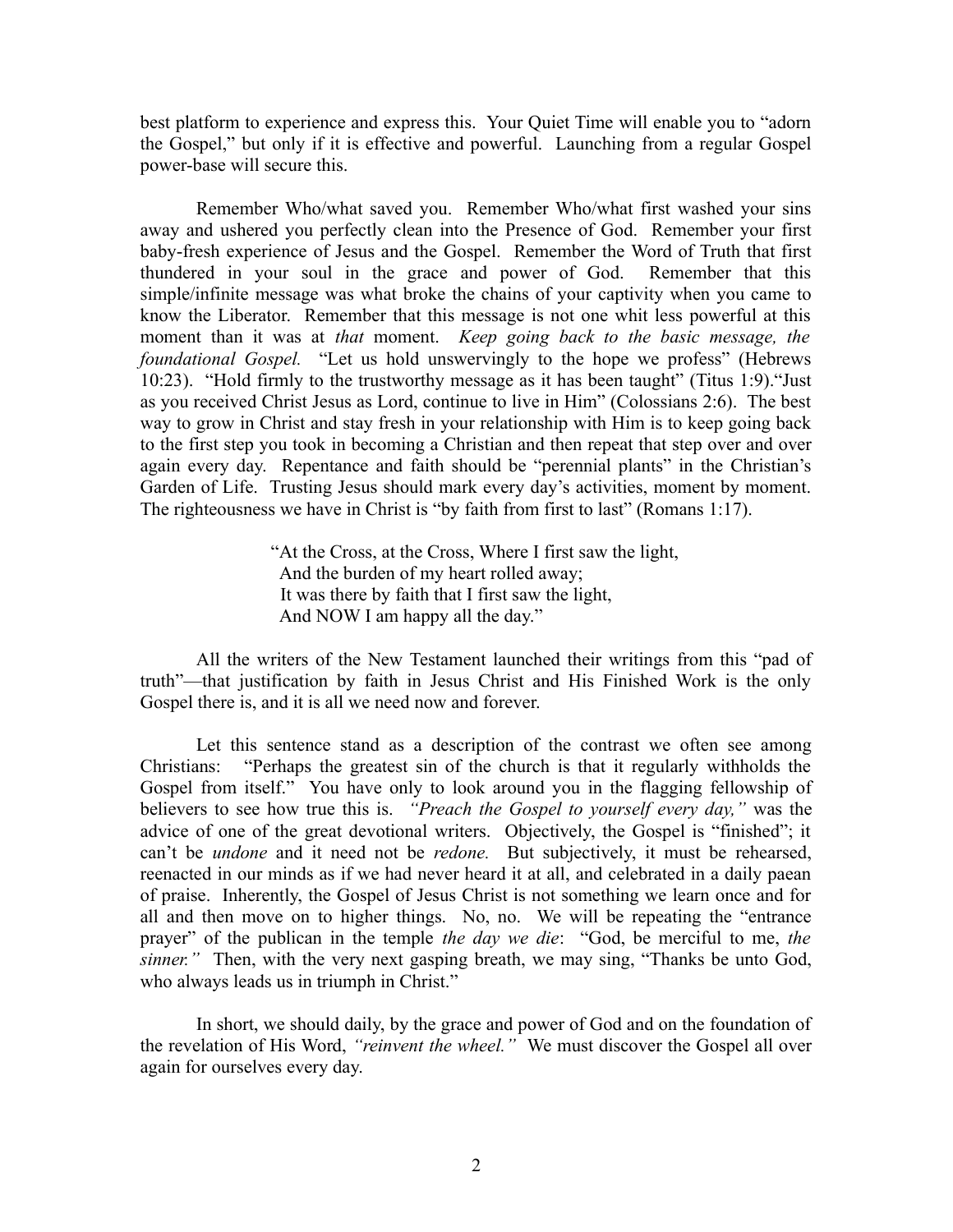"Tell me the story of Jesus, Write on my heart every word; Tell me the story most precious, Sweetest that ever was heard."

Since Jesus and His Cross are the centerpieces of Heaven, God won't mind us throwing the arms of faith around those pillars again each morning. Begin your Quiet Time with a rehearsal of the glorious Gospel of the Son of God, and God will "tune your heart to sing His praise" all day long.

The "coordination of the Spirit," the miracle "booking" of God, is absolutely amazing when a believer walks in the Spirit. Just today, in my early morning Quiet Time with Him, I found a long paragraph in my devotional reading that practically echoes the idea of this vignette. I am going to juggle a few sentences and then repeat the paragraph here. "*The revelation of the Gospel of Christ, the gospel of faith, is the key revelation that surmounts all other visions and prophecies. There is no other way to grasp the things of the Spirit except by direct revelation, and this is as true for ordinary people today as it was for the Biblical prophets and apostles.* Saying prayers, going to church, even reading the Bible are not enough. *There must be direct, personal, experiential contact with the living God.* Yes, the Bible is God's Word; but a person can study the Bible all his life and never hear from God. How pathetic it is to see fine human minds poking and prodding the Scriptures to try and force some meaning out of them, when *the fact is that God's Word can only be understood by hearing God speak it all over again into your very own heart, so that the Word becomes as new and as fresh as the day it was first heard and written down*. *The apostles were great because they were the first to be told the mystery of the Gospel*. *But doesn't every Christian today have the same experience of God's grace as they did*? *Every Christian receives a personal revelation of the Gospel directly from Christ*. Every Christian meets Jesus personally, walks with Him and talks with Him, and the result is spectacularly life-changing." Christian, you must prioritize this Gospel-based revelation from God, this experience of hearing His voice, and the resulting relationship with Him—*every day.* 

As usual, a last word of caution is needed. The Gospel is a "two-edged sword." "The Word of God is living and active, and *sharper than any two-edged sword."* Its narrow blade (truth is always narrow) cuts to the quick. It is incisive and surgical, and its power slices to the core of our character. When we are walking in the Spirit, the very Presence of the Spirit enables us to joyfully take the "cut," knowing that "this is what it's all about." But when we come to the Closet corrupt and cold, character-twisted and calculating, the Word pierces us like the cold steel of an enemy warrior. This is what Glyn Evans meant when he described God as our "beloved Adversary." When we are out of sync because of selfishness and sin, the Word is *surgical and/or medicinal.* "Physician, heal thyself." Take the thrust of the Sword, and let it alert and repair you. Take the medicine, which tastes extremely bitter at the moment of ingestion. It may be His forced feeding, like a loving parent feeding bad-tasting medicine to an ailing child. Forget the bitter taste of the moment, anticipate the healing, and look for the "nevertheless, afterward" (Hebrews 12:11). To be able to demonstrate "the peaceable fruit of righteousness" for *your good*, *His glory*, and *the eternal gratification of*